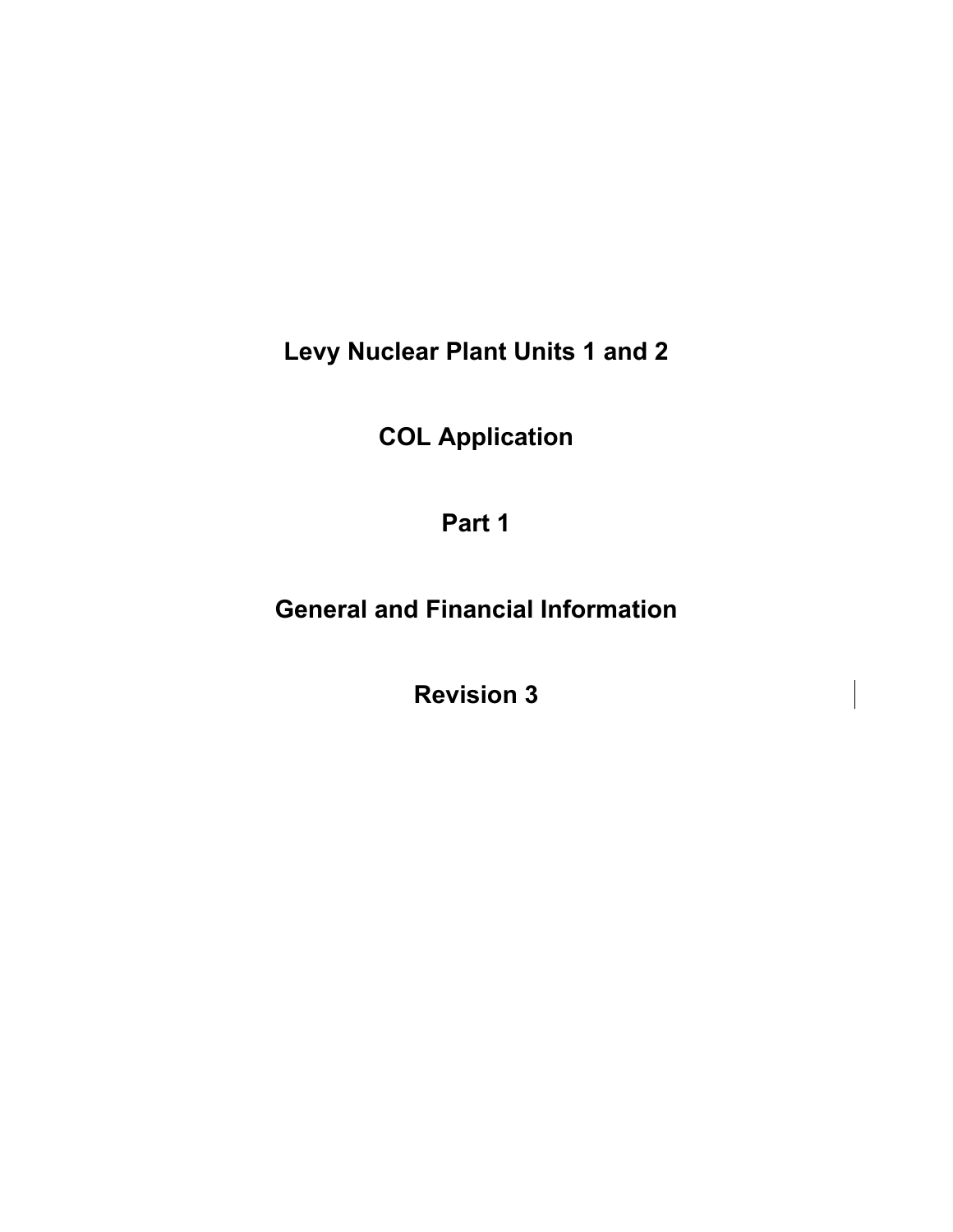# TABLE OF CONTENTS

| Section                                                              | <b>Title</b>                                                                                                                                                          | Page |
|----------------------------------------------------------------------|-----------------------------------------------------------------------------------------------------------------------------------------------------------------------|------|
| 1.0                                                                  |                                                                                                                                                                       |      |
| 1.1                                                                  |                                                                                                                                                                       |      |
| 1.1.1<br>1.1.2<br>1.1.3<br>1.1.4<br>1.1.5<br>1.1.6<br>1.1.7<br>1.1.8 | DESCRIPTION OF BUSINESS OCCUPATION OF APPLICANT 1-2<br>CLASS AND PERIOD OF LICENSE SOUGHT AND AUTHORIZED USES  1-5<br>REGULATORY AGENCIES AND LOCAL PUBLICATIONS  1-5 |      |
| 2.0                                                                  |                                                                                                                                                                       |      |
| 2.1                                                                  |                                                                                                                                                                       |      |
| 2.2                                                                  |                                                                                                                                                                       |      |
| 3.0                                                                  |                                                                                                                                                                       |      |
| 3.1                                                                  | DECOMMISSIONING COSTS AND FUNDING - STATUS REPORTING  3-1                                                                                                             |      |
| 3.2                                                                  | RECORDKEEPING PLANS RELATED TO DECOMMISSIONING FUNDING, 3-1                                                                                                           |      |
| 4.0                                                                  | RESTRICTED DATA AND CLASSIFIED NATIONAL SECURITY                                                                                                                      |      |
| <b>APPENDIX A</b>                                                    |                                                                                                                                                                       |      |

 $\overline{\phantom{a}}$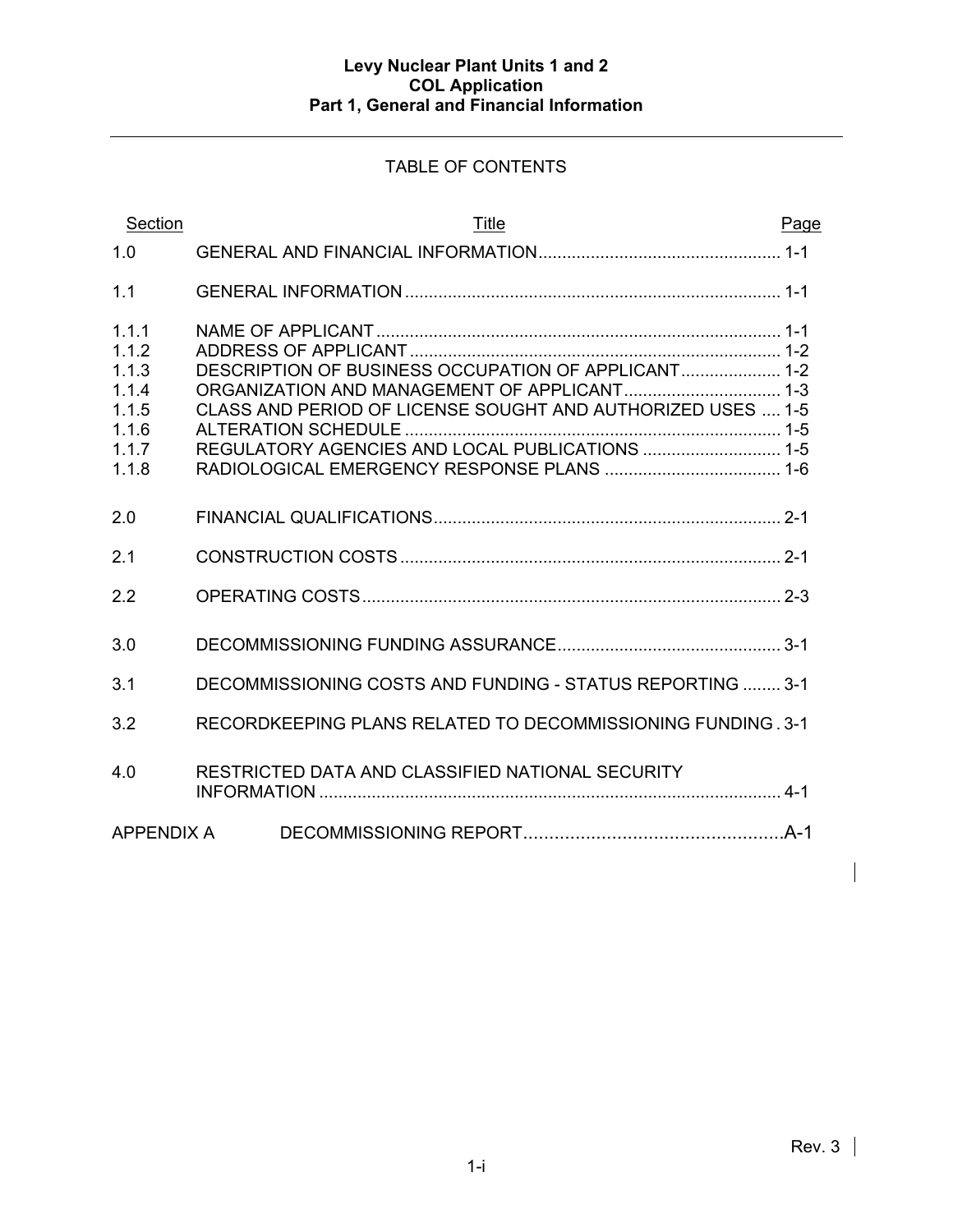# LIST OF TABLES

## Number Title

A-1 Decommissioning Costs per Unit for LNP 1 and 2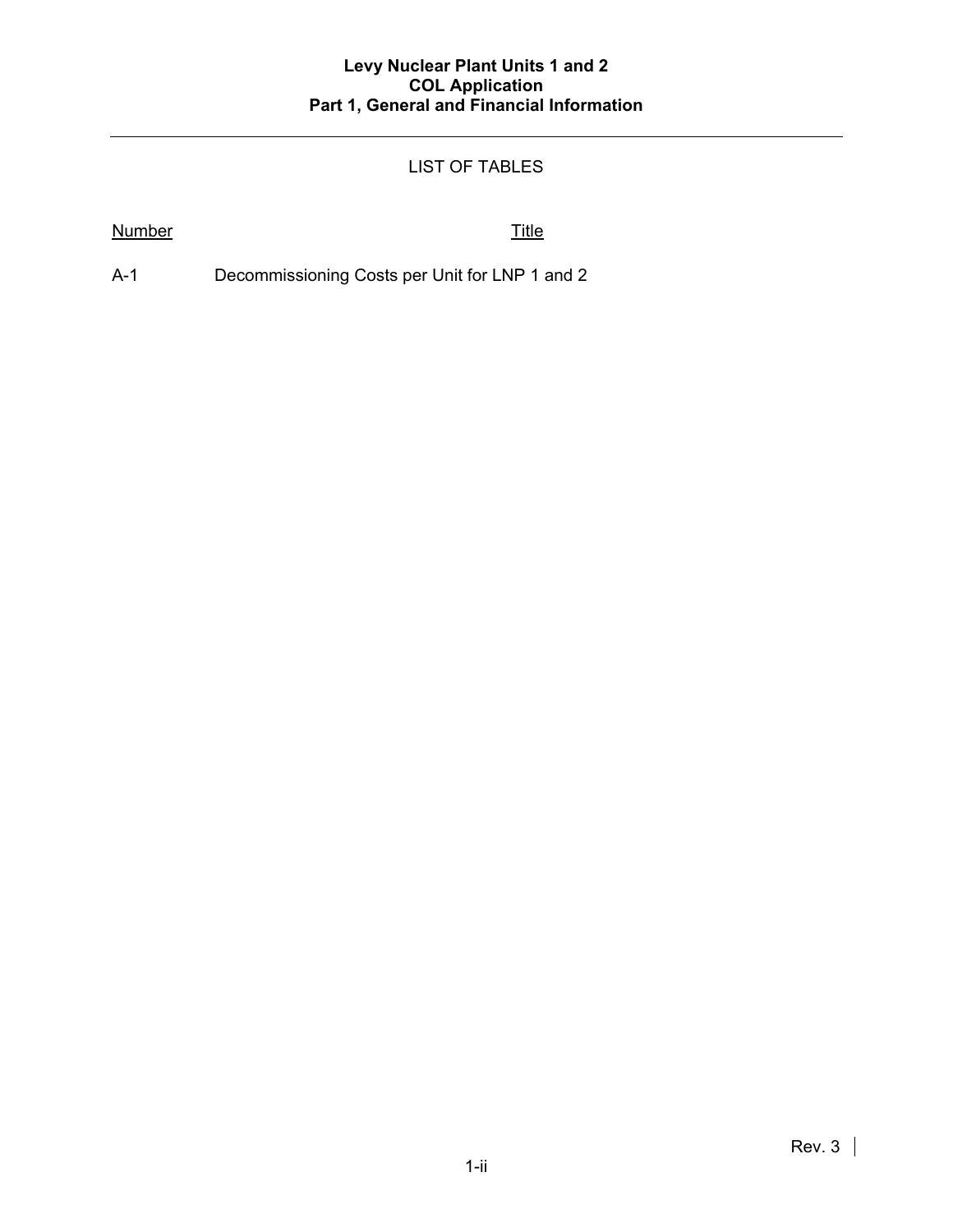### 1.0 GENERAL AND FINANCIAL INFORMATION

#### 1.1 GENERAL INFORMATION

Pursuant to Sections 103 and 185(b) of the Atomic Energy Act, and 10 CFR Part 52, Subpart C, Florida Power Corporation doing business as Progress Energy Florida, Inc., a wholly-owned subsidiary of Progress Energy, Inc. (Progress Energy), hereby applies to the U.S. Nuclear Regulatory Commission (NRC) for a combined license (COL) to construct and operate Levy Nuclear Plant, Units 1 and 2 (LNP 1 and 2). LNP 1 and 2 is a two-unit Westinghouse AP1000 standard design for a pressurized water reactor. Progress Energy Florida, Inc., also applies for such other licenses as would be required to receive, possess and use source, special nuclear and byproduct material in connection with the operation of LNP 1 and 2.

Progress Energy, together with its subsidiaries, operates as an integrated energy company serving the southeast region of the United States. The company engages in the generation, transmission, distribution, and sale of electricity in North Carolina, South Carolina, and Florida. As of December 31, 2006, Progress Energy had approximately 21,300 megawatts of regulated electric generation capacity and served approximately 3.1 million retail electric customers. Progress Energy, formerly known as CP&L Energy, Inc., was founded in 1925 and is headquartered in Raleigh, North Carolina.

Progress Energy has a strong operational record and a growing customer base. Our focus on core business has achieved significant results. In 2006, the operational excellence achieved by Progress Energy resulted in the industry's highest honor: the Edison Award. In addition, the four nuclear plants operated by Progress Energy are consistently ranked among the industry's best in production, safety, and cost efficiency.

Our strategic challenge is to address the growth demands of the Carolinas and Florida while balancing the needs of customers, shareholders, and employees. To address this challenge, Progress Energy is implementing a balanced approach. The three main elements of this balanced solution are: increasing energy efficiency and supporting development of renewable energy sources for the future; modernizing existing plants to produce energy more cleanly and efficiently using state-of-the-art technology; and investing in new generating plants. The results of this approach will be a highly reliable energy supply, more stable electricity prices, a cleaner environment, and less dependence on imported energy.

The addition of nuclear base load generation in both North Carolina and Florida is required to meet this growth. In addition to this Combined License Application (COLA) for LNP 1 and 2, Progress Energy has submitted a COLA in 2008 to construct and operate two AP1000 nuclear units at the Shearon Harris Nuclear Power Plant site near Raleigh, North Carolina.

This application and supporting environmental report are intended to provide sufficient information for the NRC to complete its technical and environmental reviews and allow the NRC to make the finding required by 10 CFR 52.97 in support of the issuance of a COL for LNP 1 and 2. The following is the application filing and content information required by 10 CFR 50.33.

#### 1.1.1 NAME OF APPLICANT

Progress Energy Florida, Inc.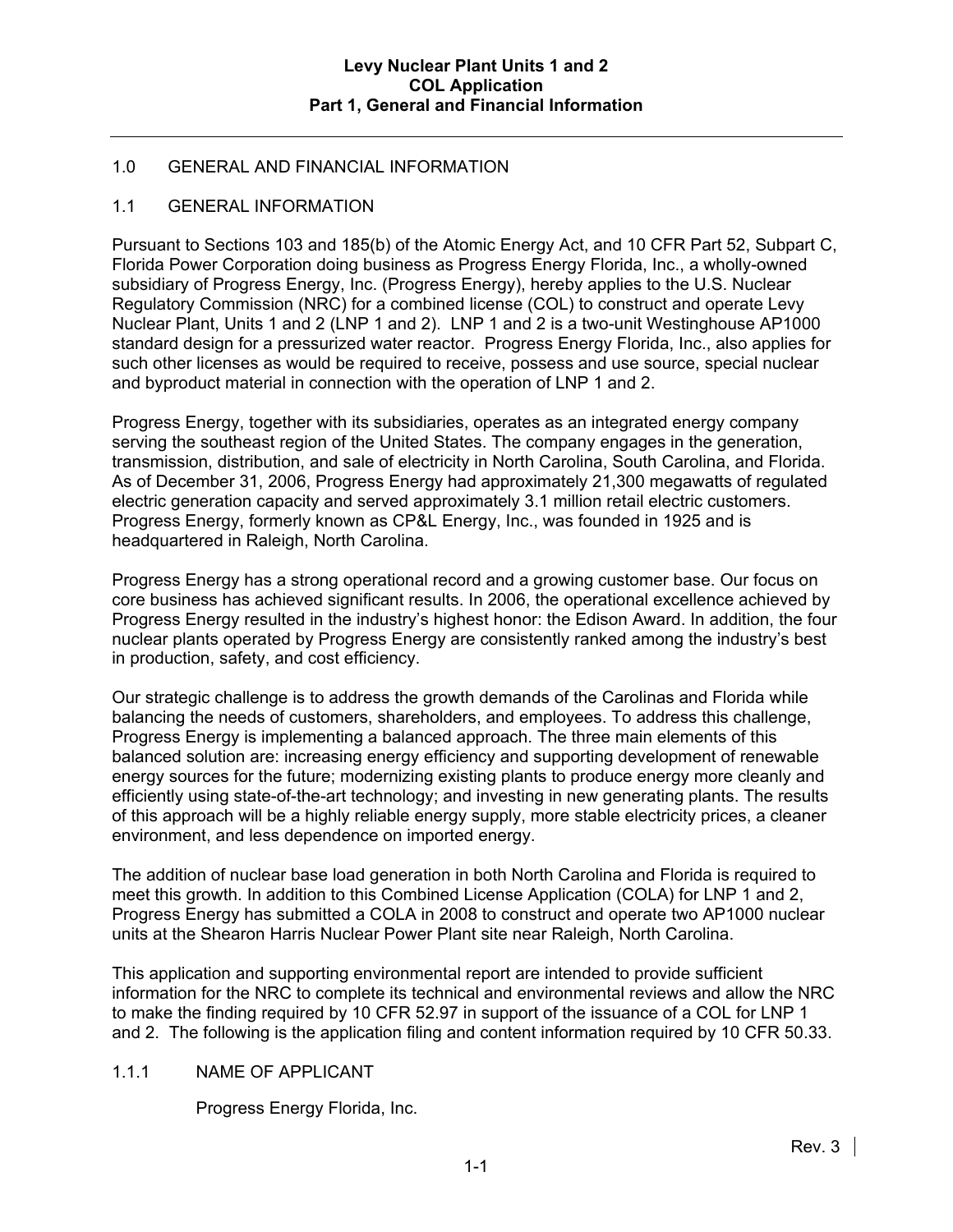#### 1.1.2 ADDRESS OF APPLICANT

Progress Energy Florida, Inc. 100 Central Avenue St. Petersburg, FL 33701-3324

#### 1.1.3 DESCRIPTION OF BUSINESS OCCUPATION OF APPLICANT

Progress Energy is a holding company that includes regulated subsidiaries, Progress Energy Florida, Inc. (PEF) and Progress Energy Carolinas, Inc. (PEC). PEF is primarily engaged in the generation, transmission, distribution, and sale of electricity in portions of central and north Florida. PEF serves approximately 1.7 million customers in a territory encompassing over 20,000 square miles, including the cities of St. Petersburg, Clearwater, and areas surrounding Orlando.

PEF is primarily engaged in the generation, distribution, and sale of electricity in portions of Florida. PEF owns and operates the Crystal River plant.

• Crystal River - The single-unit, 838-MW Crystal River Nuclear Plant is located near Crystal River, FL, on a site that also includes four coal-fired generating units that generate 2,313 MW.

PEC owns and operates the following nuclear units:

- Shearon Harris The single-unit, 900-MW Harris Nuclear Plant is located near New Hill, N.C. It is Progress Energy's newest nuclear plant, beginning commercial operation in 1987.
- Brunswick The two-unit, 1,875-MW Brunswick Nuclear Plant is located near Southport, N.C. An additional 244 megawatts of electrical generation was added to the plant's output from 2002 to 2005 as part of an extended power uprate program that upgraded much of the plant's equipment.
- Robinson The single-unit, 710-MW Robinson Nuclear Plant is located near Hartsville, S.C. This site also includes a coal-fired unit that generates 180 MW and a combustion turbine unit that generates 15 MW.

Progress Energy is located in Raleigh, NC and is subject to regulation by the Federal Energy Regulatory Commission (FERC) under the regulatory provisions of the Public Utility Holding Company Act of 2005 (PUHCA 2005). PEC and PEF are regulated public utilities. PEC is subject to the regulatory provisions of the North Carolina Utilities Commission (NCUC), the Public Service Commission of South Carolina (SCPSC), the NRC and the FERC. PEF is subject to the regulatory provisions of the Florida Public Service Commission (FPSC), the NRC and the FERC.

At the end of 2006, PEF had a summer peak generating capacity of 10,752 MW. PEF develops its resource plans based on maintaining capacity margins in the 11 percent to 17 percent range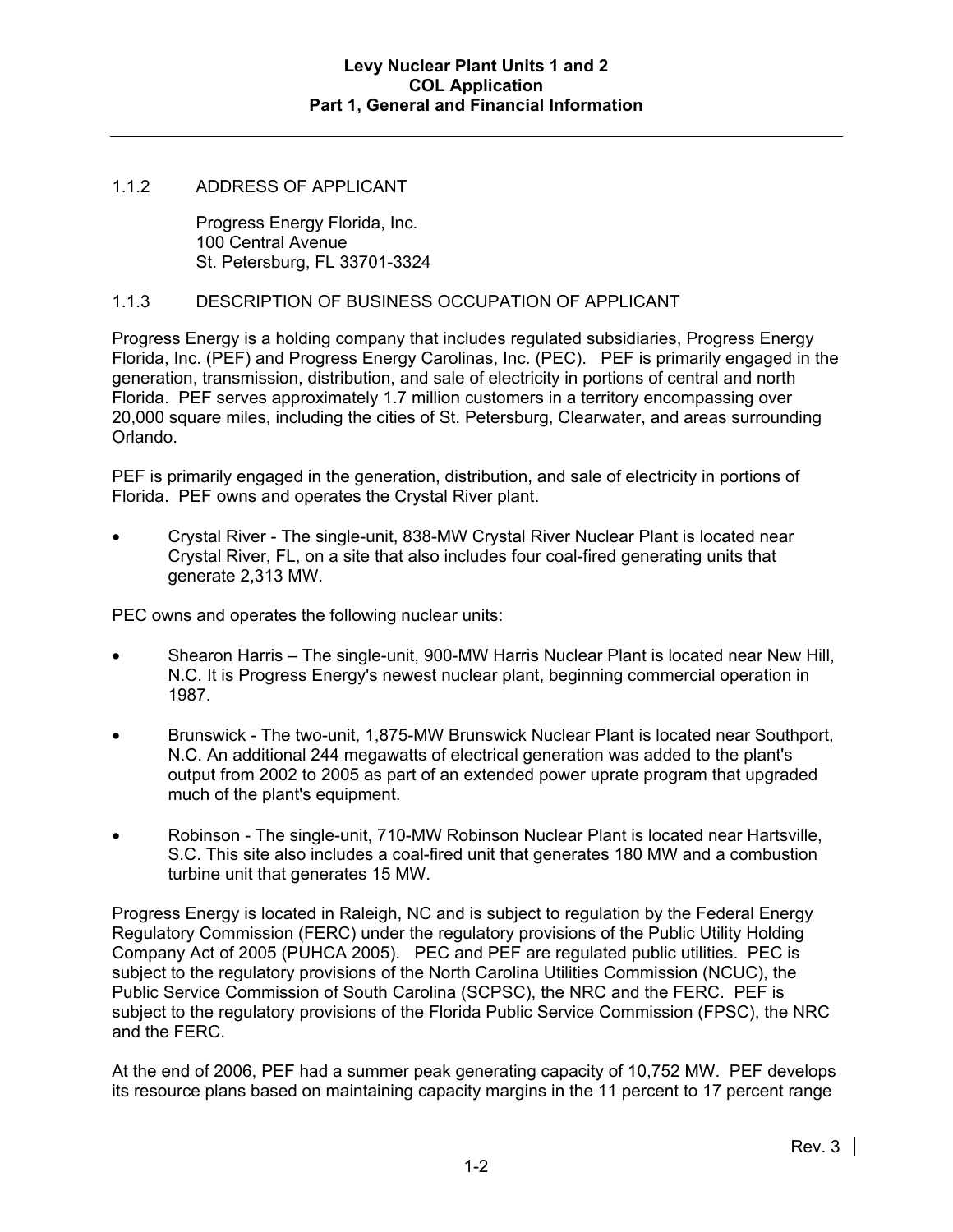to account for the forecasting uncertainty in the long-term or potential delays in bringing capacity online. The net energy for load is expected to increase by 2.6 percent per year from 2007 to 2016. The growth in the population is expected to reach an additional 7 million people by the year 2031.

### 1.1.4 ORGANIZATION AND MANAGEMENT OF APPLICANT

PEF is a corporation organized and existing under the laws of the State of Florida. PEF is a wholly-owned subsidiary of Progress Energy and is not owned, controlled, or dominated by an alien, a foreign corporation, or a foreign government. PEF makes this application on its own behalf and is not acting as an agent or representative of any other person.

The names and addresses of Progress Energy directors and principal officers are listed below. All persons listed are U. S. citizens.

| <b>Director</b>              | <b>Address</b>   |
|------------------------------|------------------|
| John D. Baker II             | Jacksonville, FL |
| James E. Bostic Jr.          | Atlanta, GA      |
| Harris. E DeLoach, Jr.       | Hartsville, SC   |
| James B. Hyler, Jr.          | Raleigh, NC      |
| William D. (Bill) Johnson    | Raleigh, NC      |
| Robert W. Jones              | Bedford, NY      |
| W. Steven Jones              | Chapel Hill, NC  |
| Melquiades R. "Mel" Martinez | Orlando, FL      |
| E. Marie McKee               | Corning, NY      |
| John H. Mullin, III          | Brookneal, VA    |
| Charles W. Pryor, Jr.        | Lynchburg, VA    |
| Carlos A. Saladrigas         | Miami, FL        |
| Theresa M. Stone             | Boston, MA       |
| Alfred C. Tollison, Jr.      | Marietta, GA     |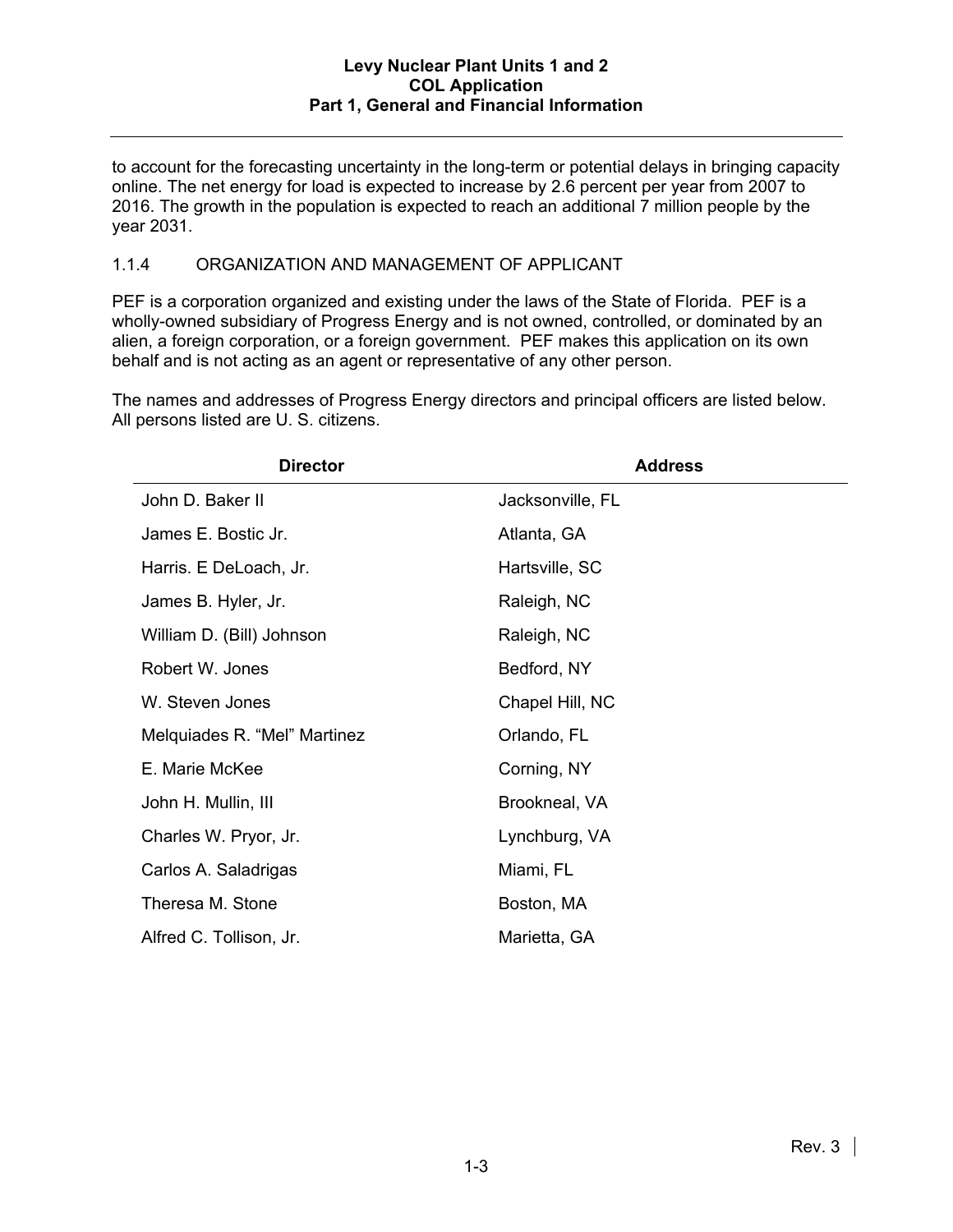| <b>Principal Officers</b>                                                                                                                                                                 | <b>Address</b>                                                              |  |  |  |
|-------------------------------------------------------------------------------------------------------------------------------------------------------------------------------------------|-----------------------------------------------------------------------------|--|--|--|
| William D. (Bill) Johnson                                                                                                                                                                 | Progress Energy, Inc.                                                       |  |  |  |
| Chairman, Chief Executive Officer, and President -                                                                                                                                        | 410 S. Wilmington Street                                                    |  |  |  |
| Progress Energy, Inc.                                                                                                                                                                     | Raleigh, NC 27601-1748                                                      |  |  |  |
| Jeffrey (Jeff) J. Lyash                                                                                                                                                                   | Progress Energy, Inc.                                                       |  |  |  |
| Executive Vice President - Energy Supply                                                                                                                                                  | 410 S. Wilmington Street                                                    |  |  |  |
| Progress Energy, Inc.                                                                                                                                                                     | Raleigh, NC 27601-1748                                                      |  |  |  |
| Jeffrey (Jeff) A. Corbett                                                                                                                                                                 | Progress Energy, Inc.                                                       |  |  |  |
| Senior Vice President - Energy Delivery                                                                                                                                                   | 410 S. Wilmington Street                                                    |  |  |  |
| <b>Progress Energy Carolinas</b>                                                                                                                                                          | Raleigh, NC 27601-1748                                                      |  |  |  |
| Lloyd M. Yates                                                                                                                                                                            | Progress Energy, Inc.                                                       |  |  |  |
| <b>President and Chief Executive Officer</b>                                                                                                                                              | 410 S. Wilmington Street                                                    |  |  |  |
| <b>Progress Energy Carolinas</b>                                                                                                                                                          | Raleigh, NC 27601-1748                                                      |  |  |  |
| James (Jim) Scarola<br>Senior Vice President and<br>Chief Nuclear Officer - Nuclear Generation<br>Progress Energy Carolinas and<br>Progress Energy Florida                                | Progress Energy, Inc.<br>410 S. Wilmington Street<br>Raleigh, NC 27601-1748 |  |  |  |
| Vincent M. Dolan                                                                                                                                                                          | Progress Energy, Inc.                                                       |  |  |  |
| <b>President and Chief Executive Officer</b>                                                                                                                                              | 100 Central Avenue                                                          |  |  |  |
| Progress Energy Florida                                                                                                                                                                   | St. Petersburg, FL 33701-3324                                               |  |  |  |
| John R. McArthur<br><b>Executive Vice President</b><br><b>Administration and Corporate Relations</b><br>Progress Energy Service Company<br><b>General Counsel and Corporate Secretary</b> | Progress Energy, Inc.<br>410 S. Wilmington Street<br>Raleigh, NC 27601-1748 |  |  |  |
| Mark F. Mulhern                                                                                                                                                                           | Progress Energy, Inc.                                                       |  |  |  |
| Senior Vice President and Chief Financial Officer                                                                                                                                         | 410 S. Wilmington Street                                                    |  |  |  |
| Progress Energy, Inc.                                                                                                                                                                     | Raleigh, NC 27601-1748                                                      |  |  |  |
| Paula J. Sims<br>Senior Vice President - Corporate Development<br>and Improvement<br>Progress Energy Carolinas, Progress Energy<br>Florida, and Progress Energy Service Company           | Progress Energy, Inc.<br>410 S. Wilmington Street<br>Raleigh, NC 27601-1748 |  |  |  |
| Michael A. Lewis                                                                                                                                                                          | Progress Energy, Inc.                                                       |  |  |  |
| Senior Vice President - Energy Delivery                                                                                                                                                   | 100 Central Avenue                                                          |  |  |  |
| Progress Energy Florida                                                                                                                                                                   | St. Petersburg, FI 33701-3324                                               |  |  |  |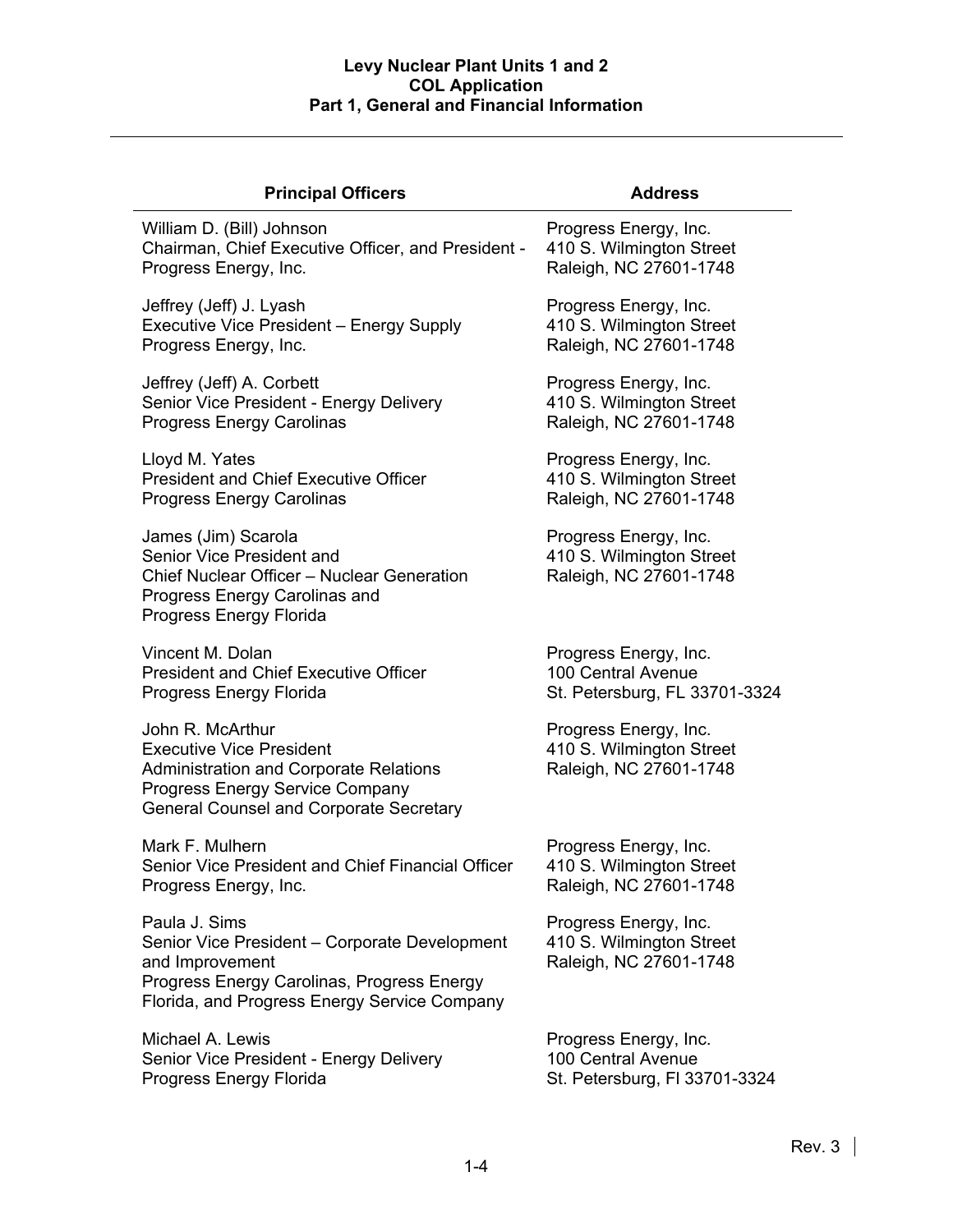### 1.1.5 CLASS AND PERIOD OF LICENSE SOUGHT AND AUTHORIZED USES

PEF requests issuance of a Class 103 Facility Operating License for a period of no less than 40 years beyond the Commission's determination in 10 CFR 52.103(g) or allowing operation during an interim period under 52.103(c). LNP 1 and 2 will be used to produce electricity for sale.

In addition, this application is for the necessary licenses issued under 10 CFR 30, 10 CFR 40, and 10 CFR 70 to receive, possess, and use byproduct, source and special nuclear material. Special nuclear material shall be in the form of reactor fuel and spent fuel, in accordance with limitations for storage and amounts required for reactor operation, as described in Part 2 of this application. Byproduct, source, and special nuclear material shall be in the form of sealed neutron sources for reactor startup and sealed sources for reactor instrumentation, radiation monitoring equipment, calibration, and fission detectors in amounts as required. In preparation for the initial fuel loading, limitations on byproduct material and Part 40 specifically licensed source material will be as described in this application. Following the 52.103(g) finding, byproduct, source, and special nuclear material in amounts as required, without restriction to chemical or physical form, shall be for sample analysis, instrument and equipment calibration, or associated with radioactive apparatus or components.

#### 1.1.6 ALTERATION SCHEDULE

PEF does not propose to alter any production or utilization facility in connection with this application.

# 1.1.7 REGULATORY AGENCIES AND LOCAL PUBLICATIONS

The Federal Energy Regulatory Commission and the FPSC are the principal regulators of PEF's electric operations in Florida.

Federal Energy Regulatory Commission 888 First Street, NE Washington, DC 20426

Florida Public Service Commission 2540 Shumard Oak Blvd. Tallahassee, FL 32399-0850

Area and local news publications and addresses are provided below.

Citrus County Chronicle 1624 N. Meadowcrest Blvd Crystal River, FL 34429

Ocala Star Banner 2121 S. W. 19th Avenue Road Ocala, FL 34474

Chiefland Citizen PO Box 980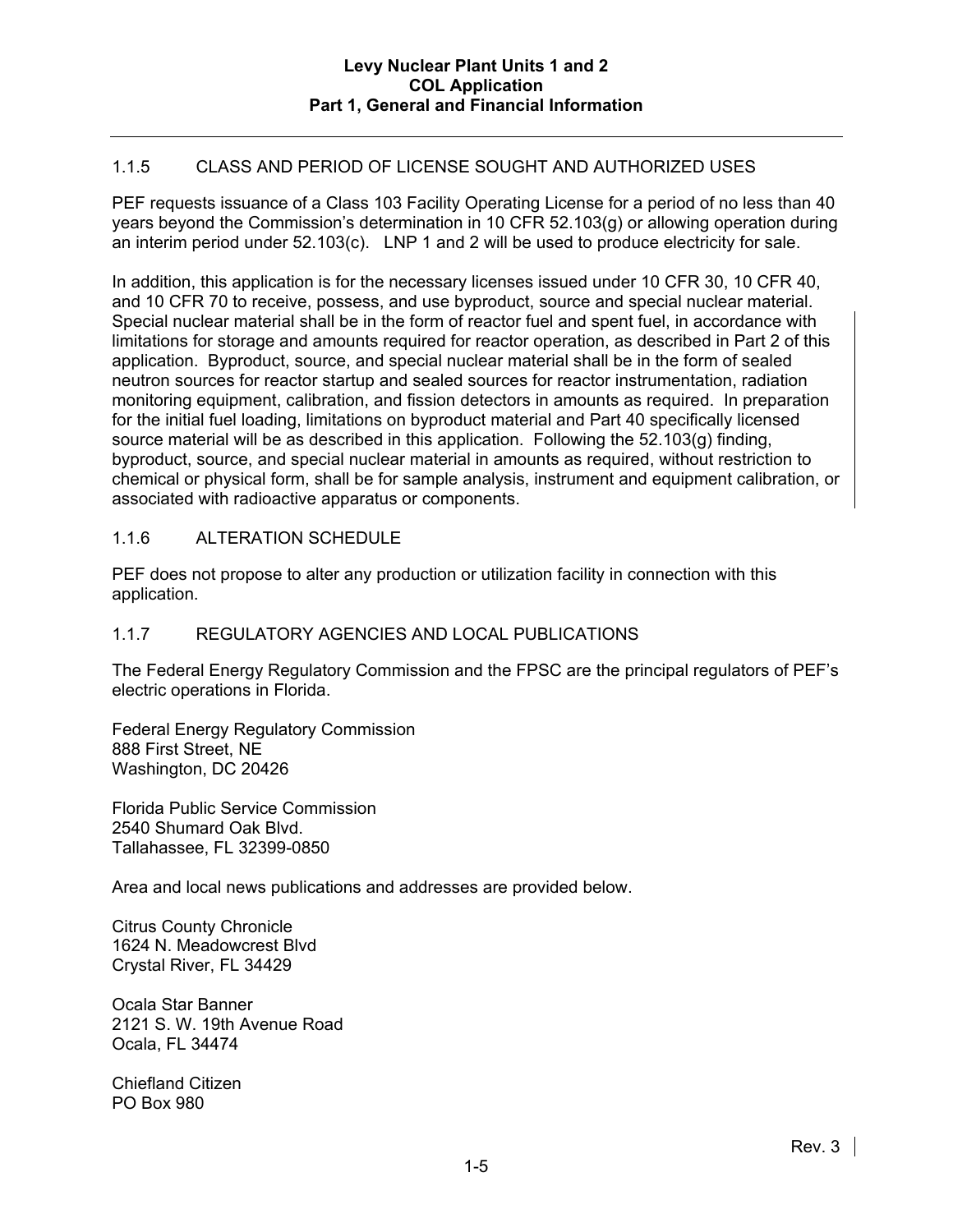Chiefland, FL 32644

Nature Coast Newscaster PO Box 64 Yankeetown, FL 34498

### 1.1.8 RADIOLOGICAL EMERGENCY RESPONSE PLANS

Progress Energy's approach for development of the Levy Nuclear Plant Units 1 and 2 Emergency Plan submitted as part of the COL application (COLA) involved development of an emergency plan based on current NRC and Federal Emergency Management Agency (FEMA) requirements and regulatory guidance into a document that addresses emergency preparedness for a new 2-unit site.

Emergency Preparedness Program elements described in the Levy Nuclear Plant Units 1 and 2 Emergency Plan are based, in part, on the elements currently in place at the Crystal River 3 (CR3) Nuclear Plant and described in the CR3 Radiological Emergency Response Plan, which meets all current NRC requirements and FEMA guidance.

Elements of the current CR3 Emergency Plan and the capability of the on-site and off-site emergency organizations to respond to, and recover from a classified emergency have been successfully demonstrated in actual events, periodic drills, and NRC/FEMA evaluated exercises in support of CR3. NRC Emergency Plan programmatic inspections and periodic independent 10 CFR 50.54 (t) audits indicate that the current CR3 Emergency Plan and Emergency Preparedness Program is maintained and updated appropriately in accordance with NRC requirements.

The Levy Nuclear Plant Units 1 and 2 Emergency Plan describes similar Emergency Preparedness Program elements and processes as the CR3 Radiological Emergency Response Plan; and both plans provide "reasonable assurance that adequate protective measures can and will be taken in the event of a radiological emergency"."

The COLA emergency plan meets all current NRC requirements and regulatory guidance and was developed as a comprehensive "complete and integrated" emergency plan, in accordance with Regulatory Guide 1.206, Section C.I.13.3.1. The Levy Nuclear Plant Units 1 and 2 Emergency Plan, in conjunction with State and county plans, assures that adequate protective measures can be taken to protect on-site personnel and the public in the event of an emergency at the site.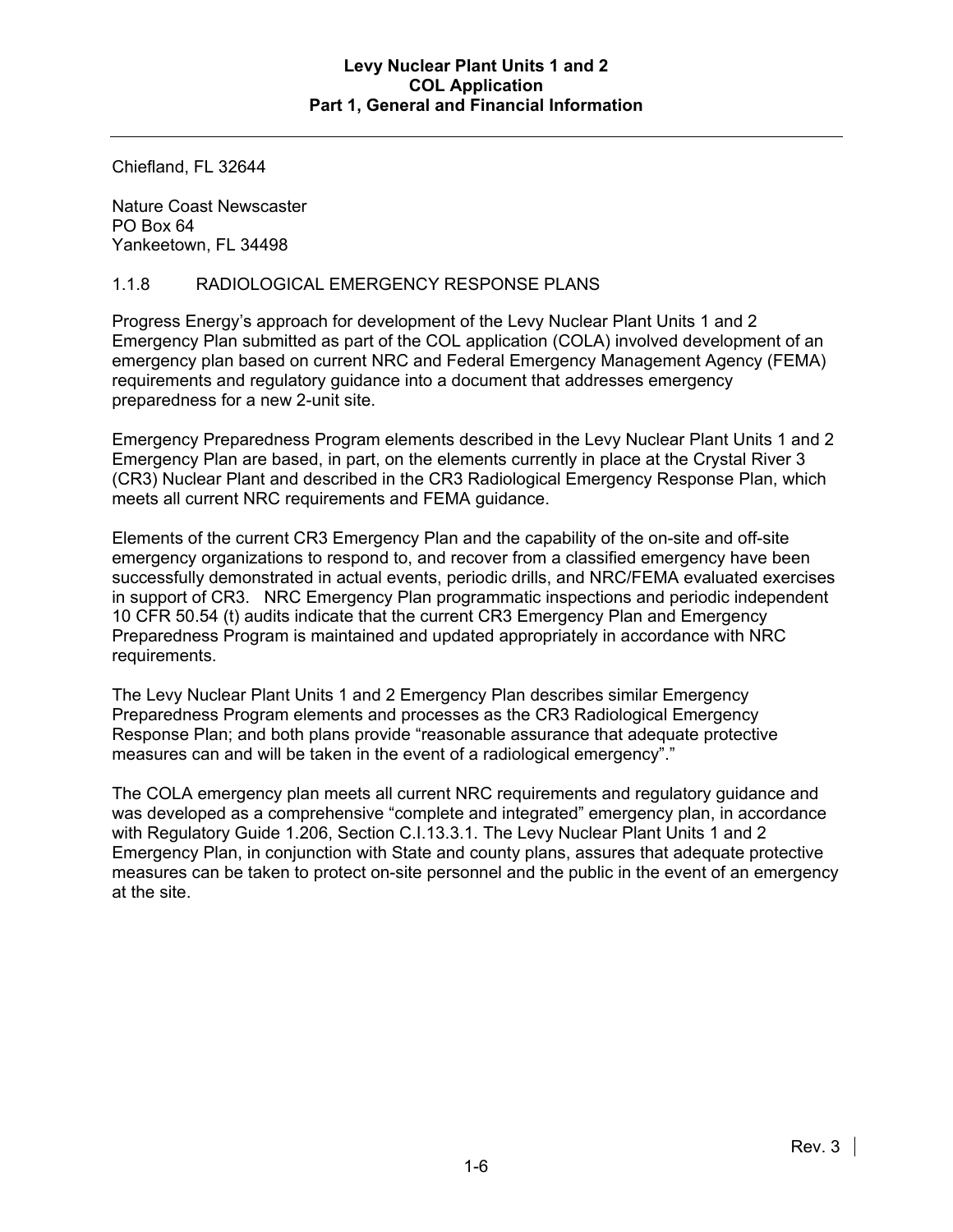# 2.0 FINANCIAL QUALIFICATIONS

2.1 CONSTRUCTION COSTS

*Proprietary Information – Withheld under 10 CFR 2.390 (a)(4) (See COL Application Part 9.1)*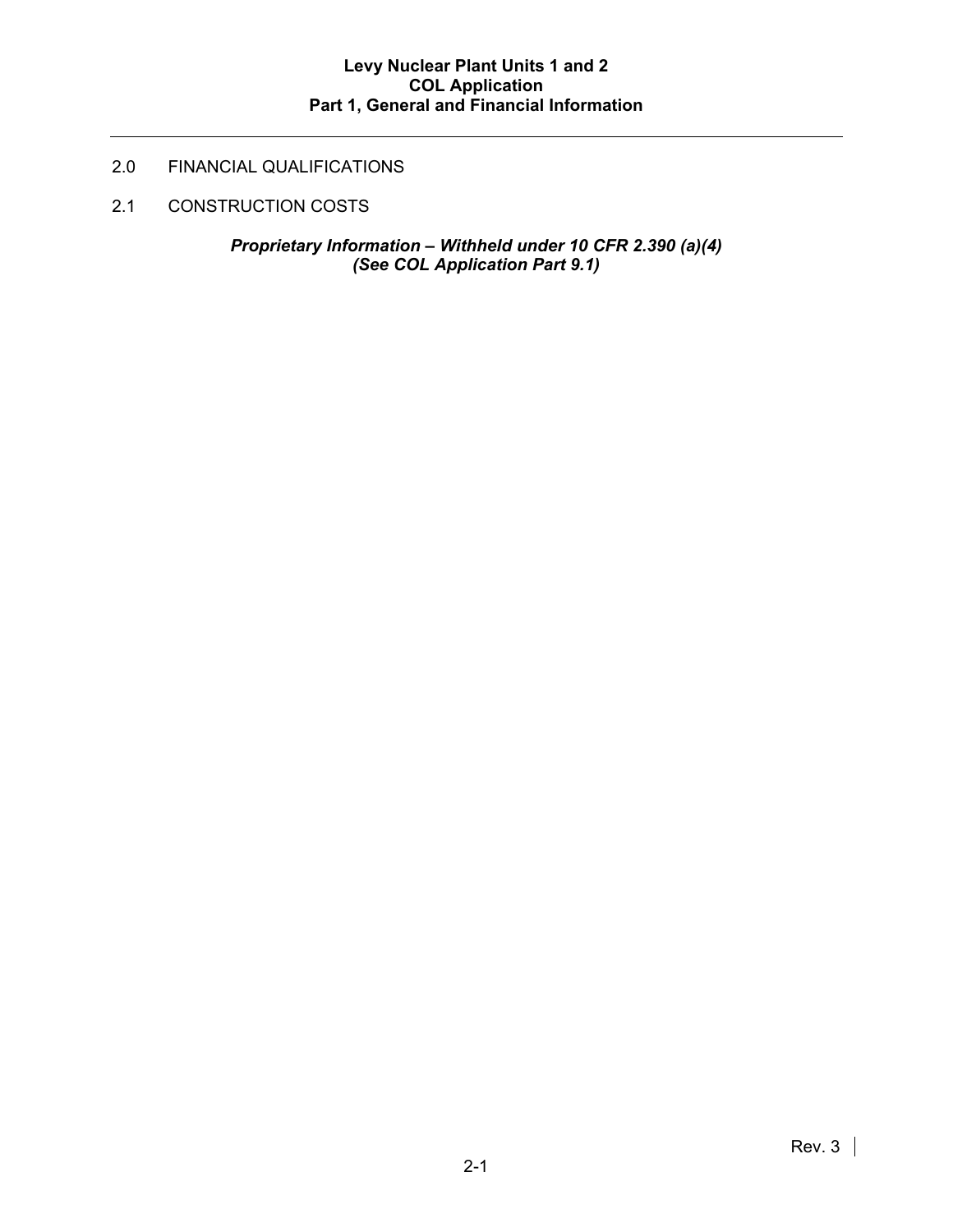*Proprietary Information – Withheld under 10 CFR 2.390 (a)(4) (See COL Application Part 9.1)*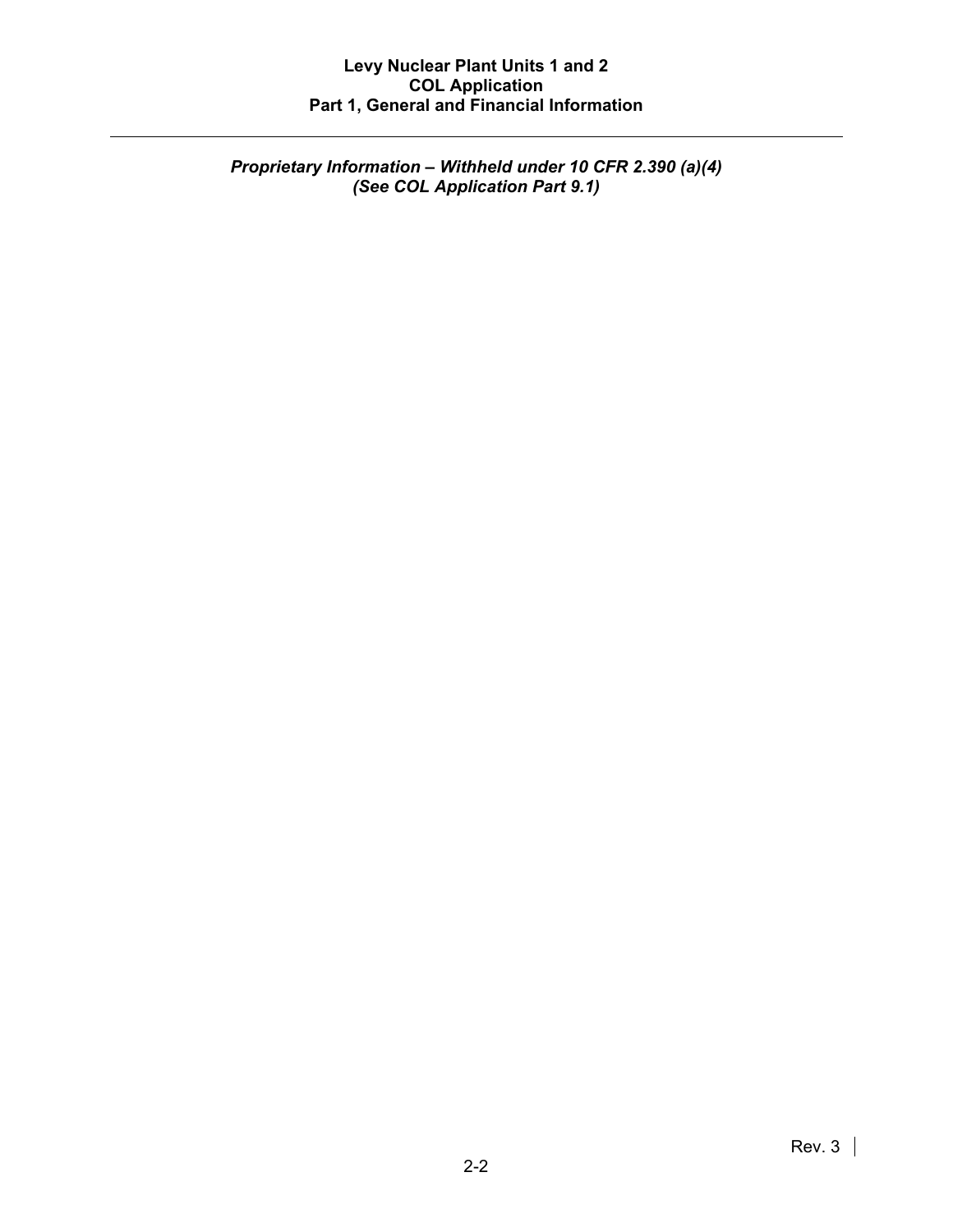## 2.2 OPERATING COSTS

Progress Energy is an electric utility as defined in 10 CFR 50.2. Progress Energy generates and distributes electricity and recovers the cost of this electricity through cost-of-service based rates established by the North Carolina Public Utility Commission, South Carolina Public Service Commission, FPSC, and FERC. Thus, as addressed in 10 CFR 50.33(f), estimates of operating costs for the first 5 years of operation are not required to be submitted.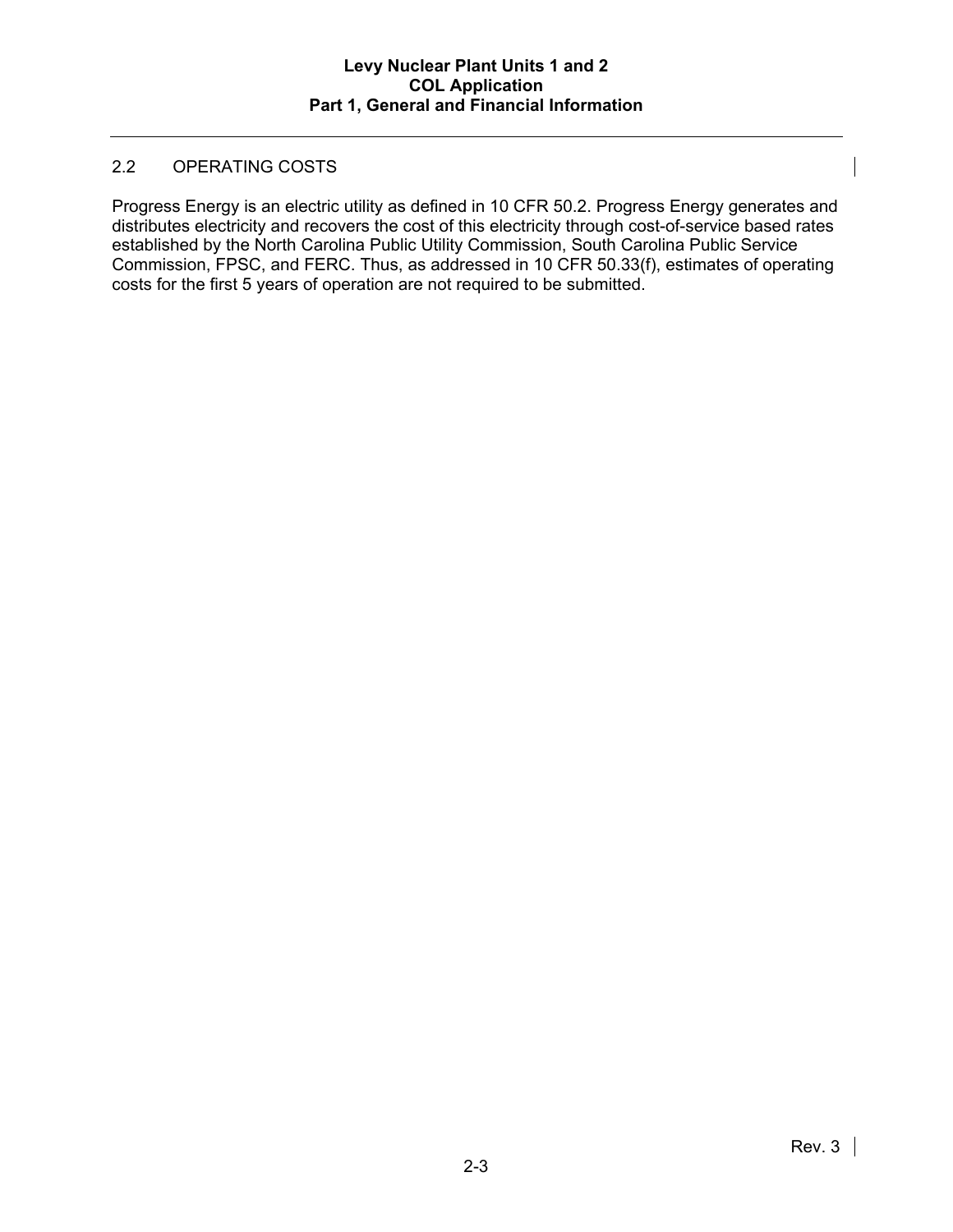# 3.0 DECOMMISSIONING FUNDING ASSURANCE

In accordance with 10 CFR 50.33(k) and 10 CFR 50.75(b), a decommissioning report is provided as Appendix A. This report certifies that decommissioning will be provided in an amount no less than the amount required by 10 CFR 50.75(c)(1) adjusted using a rate at least equal to that stated in 10 CFR 50.75(c)(2). This amount is currently \$373,401,957 for each unit. Updated certifications and financial instruments will be submitted in accordance with 10 CFR 50.75(e)(3); and after the NRC publishes notice in the Federal Register under 10 CFR 52.103(a), the decommissioning funding amount will be adjusted using a rate at least equal to that stated in 10 CFR 50.75(c)(2). The decommissioning funding amount will be covered by PEF by the external sinking fund method. PEF will collect decommissioning funding contributions through regulated, cost-of-service based rates.

# 3.1 DECOMMISSIONING COSTS AND FUNDING - STATUS REPORTING

In accordance with 10 CFR 50.75(e)(3), PEF will, two years before and one year before the scheduled date for initial loading of fuel, submit a report containing a certification updating the information described in 10 CFR 50.75(b)(1). PEF will periodically report on the status of decommissioning funding on LNP 1 and 2.

#### 3.2 RECORDKEEPING PLANS RELATED TO DECOMMISSIONING FUNDING

In accordance with 10 CFR 50.75(g), PEF will retain records, until the termination of the license, of information important to the safe and effective decommissioning.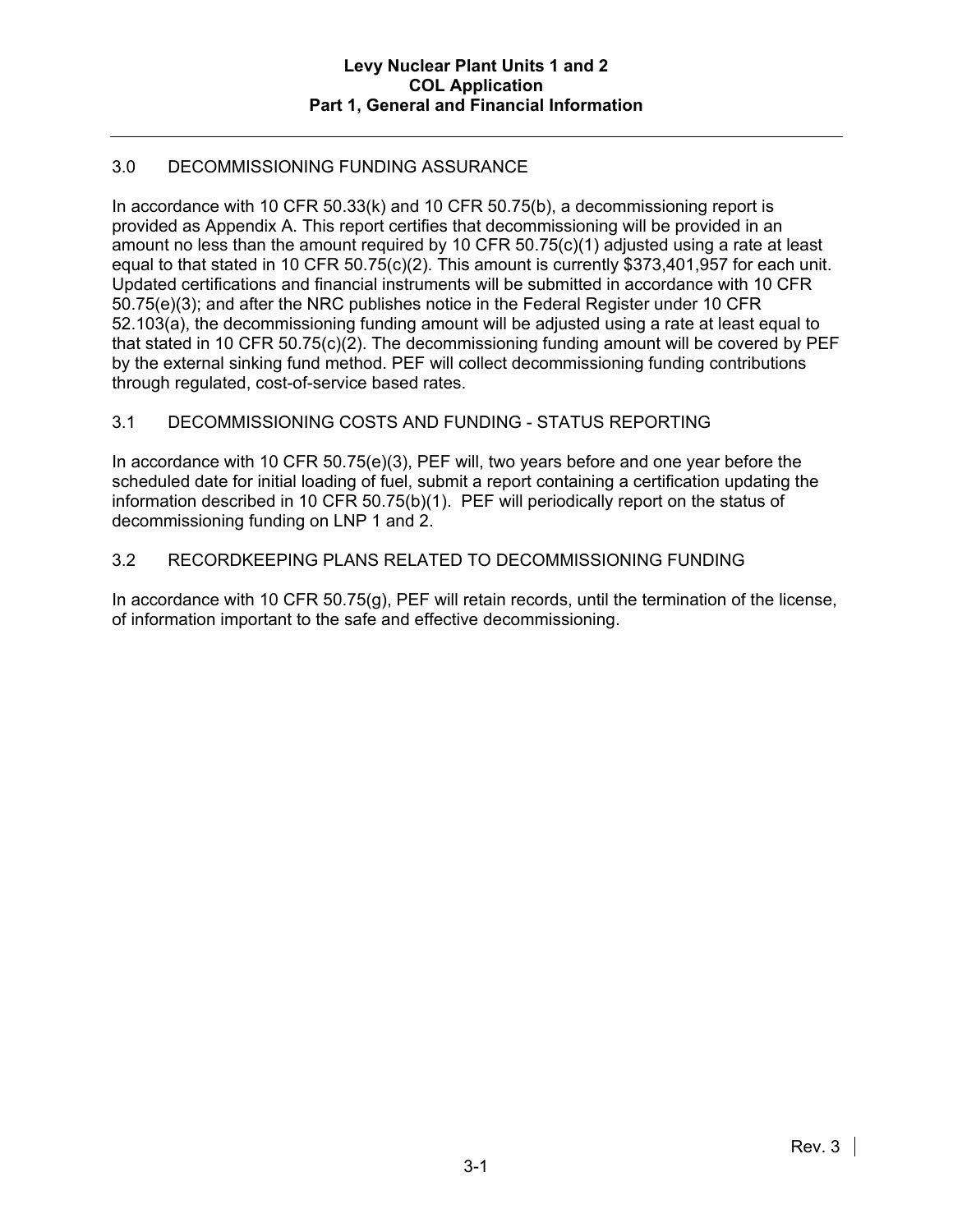### 4.0 RESTRICTED DATA AND CLASSIFIED NATIONAL SECURITY INFORMATION

The combined license application for LNP 1 and 2 does not contain any Restricted Data or other Classified National Security Information, nor does it result in any change in access to any Restricted Data or National Security Information. In addition, it is not expected that activities conducted in accordance with the proposed combined license will involve such information. However, in the event that such information does become involved, and in accordance with 10 CFR 50.37, "Agreement limiting access to Classified Information," PEF will not permit any individual to have access to, or any facility to possess, Restricted Data or Classified National Security Information until the individual and/or facility has been approved for such access under the provisions of 10 CFR 25, "Access Authorization," and/or 10 CFR 95, Facility Security Clearance and Safeguarding of National Security Information and Restricted Data."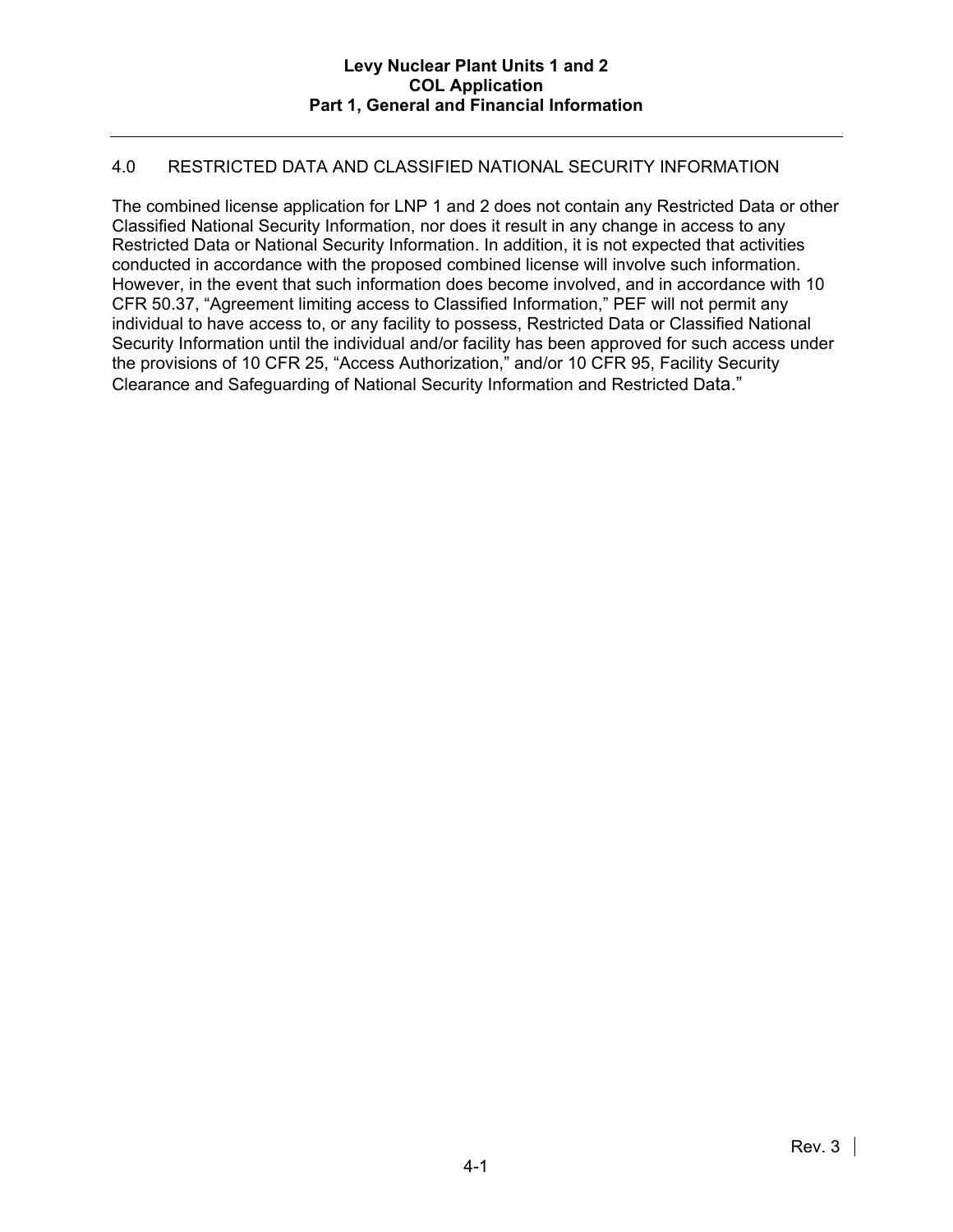### APPENDIX A DECOMMISSIONING REPORT

Table A-1 provides the estimate of the total decommissioning costs, in 2007 dollars, for each LNP unit, using the formula given in 10 CFR 50.75. This is based on a thermal power rating for the AP1000 of 3400 Megawatts, thermal (MWt).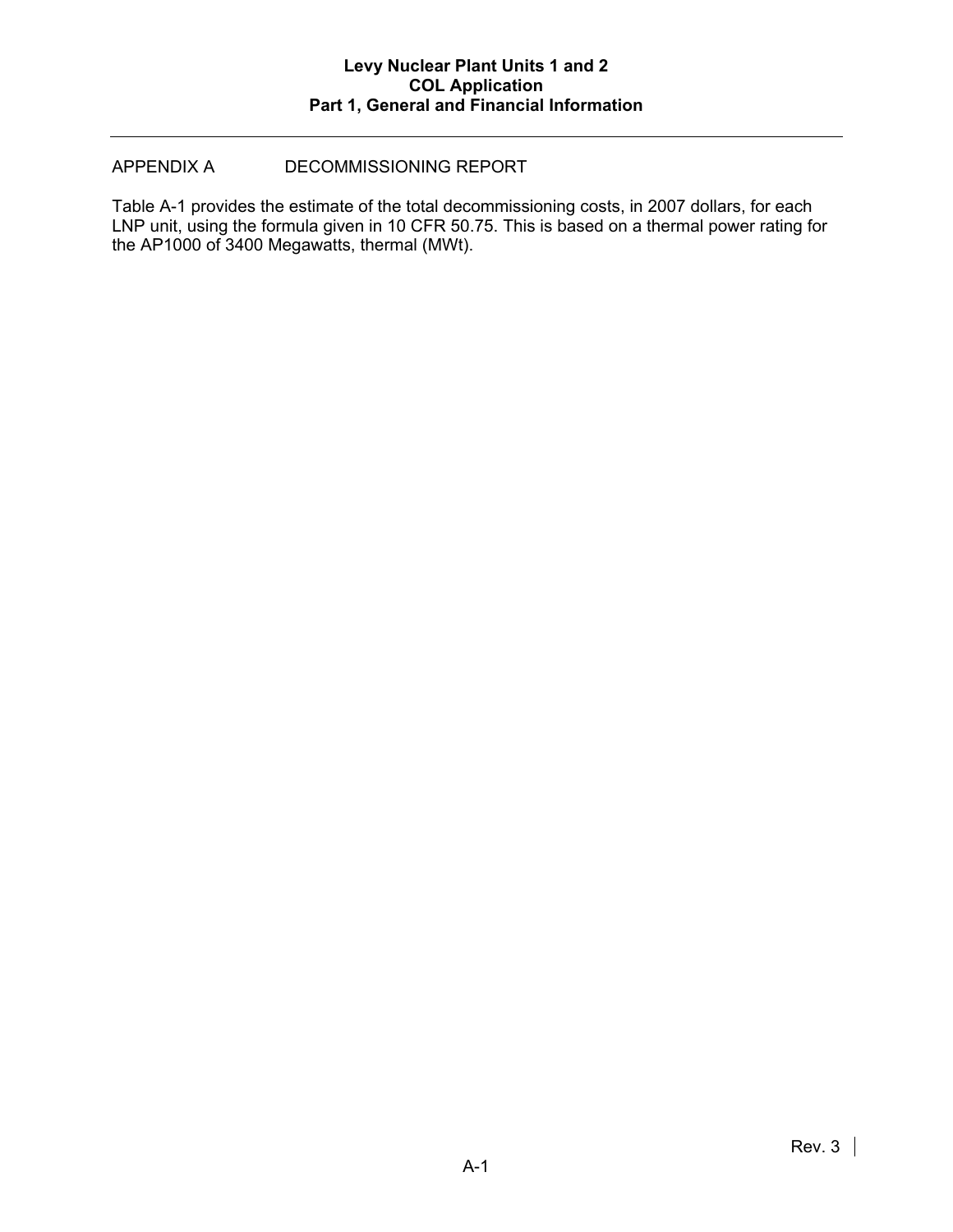| <b>Table A-1</b><br>Decommissioning Costs per Unit for LNP 1 and 2                                            |                                                                                                                             |              |                                                                                                                                             |                   |                           |            |                                          |                                                                       |  |  |  |  |
|---------------------------------------------------------------------------------------------------------------|-----------------------------------------------------------------------------------------------------------------------------|--------------|---------------------------------------------------------------------------------------------------------------------------------------------|-------------------|---------------------------|------------|------------------------------------------|-----------------------------------------------------------------------|--|--|--|--|
| - DECEMBER 2007 UPDATE -                                                                                      | Levy AP1000 NUCLEAR POWER UNIT (PWR)<br><b>CALCULATION OF CERTIFICATION AMOUNT</b><br>PER THE NUCLEAR REGULATORY COMMISSION |              |                                                                                                                                             |                   |                           |            |                                          |                                                                       |  |  |  |  |
|                                                                                                               |                                                                                                                             |              |                                                                                                                                             |                   |                           |            |                                          |                                                                       |  |  |  |  |
| NRC REQUIRED MINIMUM DECOMMISSIONING AMOUNTS APPLICABLE (based on 10 CFR 50.75(c))*                           |                                                                                                                             |              |                                                                                                                                             |                   |                           |            |                                          |                                                                       |  |  |  |  |
| MINIMUM AMOUNT (JAN. 1986 DOLLARS) REQUIRED TO DEMONSTRATE REASONABLE ASSURANCE OF FUNDS FOR DECOMMISSIONING: |                                                                                                                             |              |                                                                                                                                             |                   |                           |            |                                          |                                                                       |  |  |  |  |
|                                                                                                               | Planned Reactor Power = 3400 MWt<br>NRC Minimum Amount                                                                      |              |                                                                                                                                             | $=$               | \$105,000,000             |            |                                          |                                                                       |  |  |  |  |
| Cost Elements in 1986 dollars:                                                                                |                                                                                                                             |              |                                                                                                                                             |                   |                           |            |                                          |                                                                       |  |  |  |  |
| FORMULA*<br>$=$                                                                                               | $.65L + .13E + .22B$                                                                                                        |              | L = ESCALATION FACTOR FOR<br>LABOR<br>E = ESCALATION FACTOR FOR<br><b>ENERGY</b><br><b>B = ESCALATION FACTOR FOR WASTE</b><br><b>BURIAL</b> |                   |                           |            |                                          |                                                                       |  |  |  |  |
|                                                                                                               | LABOR COSTS<br><b>ENERGY COSTS</b><br><b>WASTE BURIAL</b>                                                                   |              | .65 x \$105,000,000<br>$.13 \times $105,000,000$<br>.22 x \$105,000,000                                                                     |                   | $=$<br>$=$<br>$=$         |            | \$68,250,000<br>13,650,000<br>23,100,000 |                                                                       |  |  |  |  |
|                                                                                                               |                                                                                                                             |              |                                                                                                                                             |                   |                           |            | \$105,000,000                            |                                                                       |  |  |  |  |
|                                                                                                               | <b>ESCALATION OF COST FACTORS TO DECEMBER 2007:</b>                                                                         |              |                                                                                                                                             |                   |                           |            |                                          |                                                                       |  |  |  |  |
| <b>LABOR</b>                                                                                                  |                                                                                                                             |              | \$68,250,000 x                                                                                                                              |                   | 106.7 x 1.98 /100         | (1)        | Ξ.                                       | \$144,189,045                                                         |  |  |  |  |
| ENERGY (2)                                                                                                    | .58P x \$13,650,000<br>.42F x \$13,650,000                                                                                  | $=$<br>$=$   | 7,917,000<br>5,733,000                                                                                                                      | X<br>$\mathsf{x}$ | 180.5/114.2<br>230.6/82.0 | (2)<br>(2) | $=$<br>$=$                               | 12,513,297<br>16,122,315                                              |  |  |  |  |
| <b>WASTE BURIAL</b>                                                                                           |                                                                                                                             |              | \$23,100,000                                                                                                                                |                   | x 8.683/1.000             | (3)        | $=$                                      | 200,577,300                                                           |  |  |  |  |
| (IN DECEMBER 2007 DOLLARS)                                                                                    | <b>MINIMUM AMOUNT OF DECOMMISSIONING COSTS</b>                                                                              |              |                                                                                                                                             |                   |                           |            |                                          | \$373,401,957                                                         |  |  |  |  |
|                                                                                                               |                                                                                                                             |              |                                                                                                                                             |                   |                           |            |                                          | <b>MINIMUM AMOUNT</b>                                                 |  |  |  |  |
|                                                                                                               |                                                                                                                             |              |                                                                                                                                             |                   |                           |            |                                          | <b>OF</b><br><b>DECOMMISSIONING</b><br><b>COSTS</b><br><b>PER NRC</b> |  |  |  |  |
|                                                                                                               |                                                                                                                             |              |                                                                                                                                             |                   | <b>PERCENTAGE</b>         |            |                                          | <b>FORMULA</b><br>(DECEMBER 2007                                      |  |  |  |  |
|                                                                                                               | <b>PARTICIPANTS</b>                                                                                                         |              |                                                                                                                                             |                   | <b>SHARE</b>              |            |                                          | <b>DOLLARS)</b>                                                       |  |  |  |  |
|                                                                                                               | Power Agency                                                                                                                |              |                                                                                                                                             |                   | 0.0000%                   |            |                                          | \$0                                                                   |  |  |  |  |
|                                                                                                               |                                                                                                                             |              | SUBTOTAL - PARTICIPANTS                                                                                                                     |                   | 0.0000%                   |            |                                          | \$0                                                                   |  |  |  |  |
| PROGRESS ENERGY FLORIDA                                                                                       |                                                                                                                             |              |                                                                                                                                             | 100.0000%         |                           |            | \$373,401,957                            |                                                                       |  |  |  |  |
|                                                                                                               |                                                                                                                             | <b>TOTAL</b> |                                                                                                                                             |                   | 100.0000%                 |            |                                          | \$373,401,957                                                         |  |  |  |  |